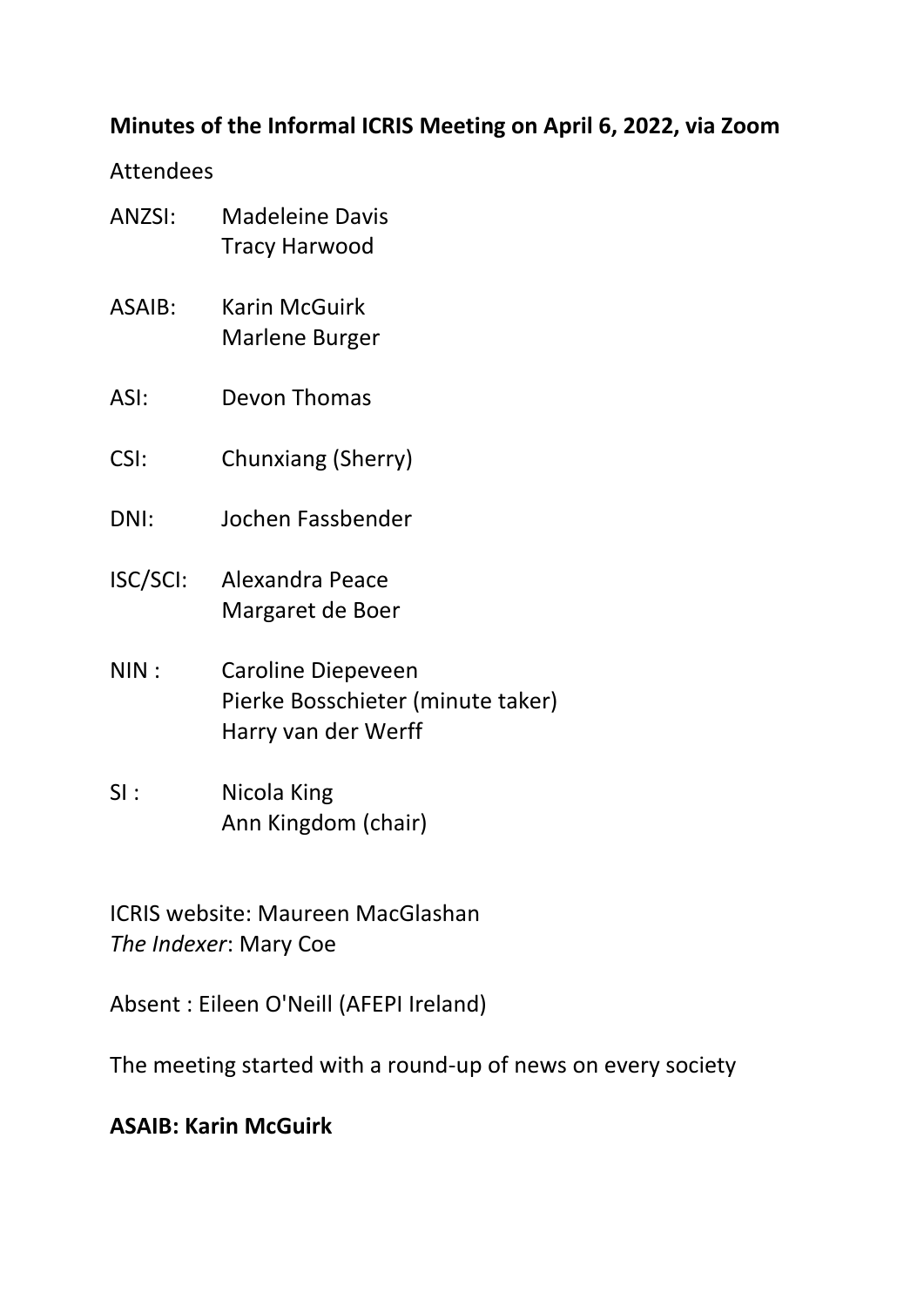- 69 members of which 24 are paying members, 2 retirees and 2 new members. The Executive Board has two new members.
- Zoom meetings will continue as members are dispersed over a large area.
- Workshops are now all online. Basic indexing principles and continuing resources indexing; the abstracting workshop will be part of the 2022 Conference.
- Conference will be held online on 20 May 2022. Theme: Indexing in Service of the Reader.
- Awards will be presented in a separate online event
- We will have a look at our website to make it more userfriendly.

#### **ASI: Devon Thomas**

- Membership is holding steady, but there's an uptake in interest probably due to Dennis Duncan's book being published in the US.
- Fall 2021 event on name indexing with international participants.
- Online conference will be April 29-30 2022, free attendance for ICRIS representatives.
- Webinars are planned.
- Afraid people are getting tired of Zoom, interest in online events is less than in previous events.

#### **ISC: Margaret de Boer**

- Conference is being held on May 13-14 2022, preceded by a Fireside chat for new indexers on the 12<sup>th</sup>. Theme: Past Perfect, Future Progressive.
- Membership increased to 128.
- New webpage on the website with resources for new indexers.
- We are still doing our national/regional Zoom meetings.
- We did a rate survey and discussed the outcome in the Zoom meetings.
- We now also have member initiated Zoom groups.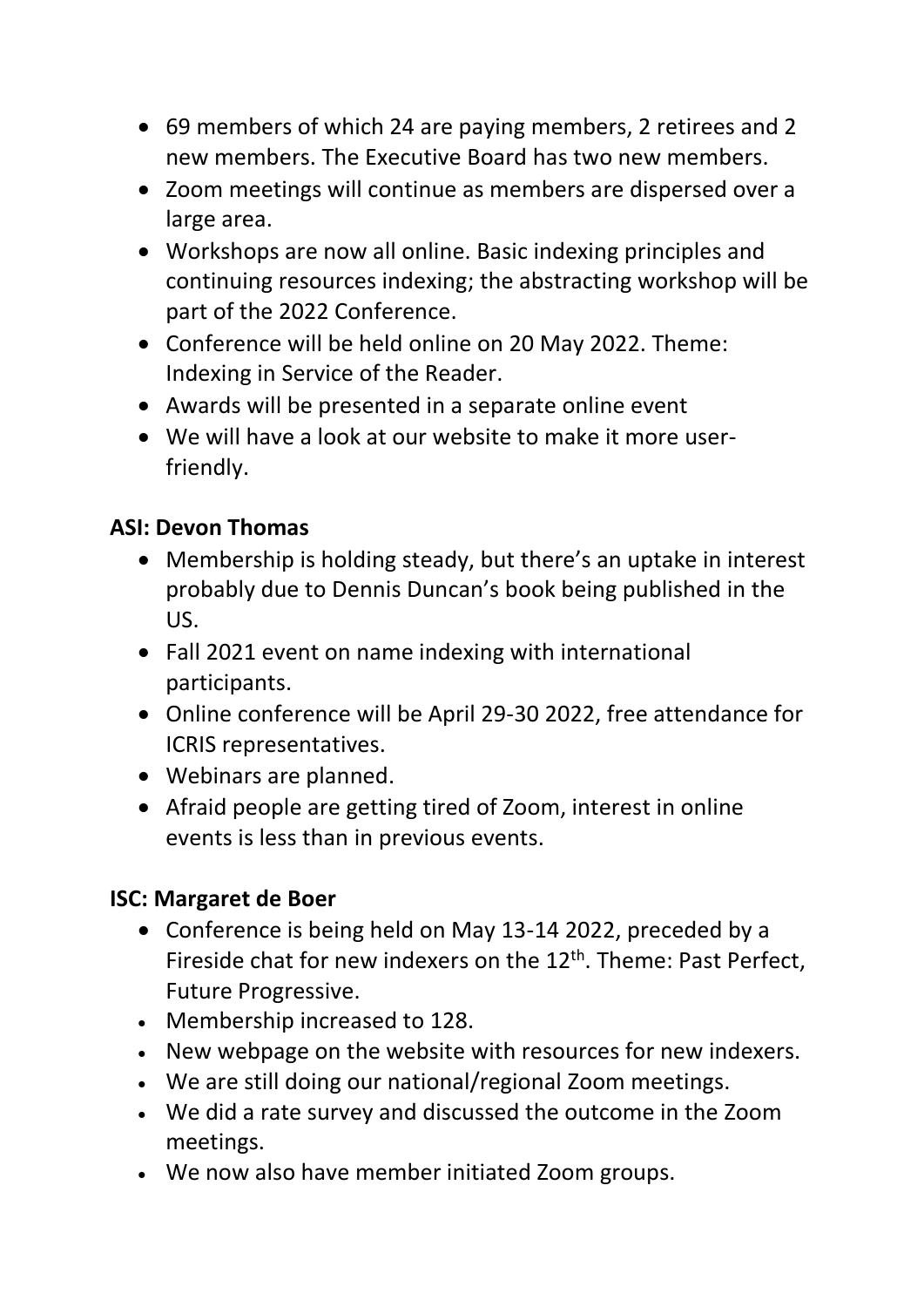- New Co-president Tere Mullin.
- 3 members won the DReam to Index scholarship.
- We hope the 2023 conference will be in person in St John's.

### **ANZSI: Madeleine Davis, Tracy Harwood**

- Membership is down to 89, because of retiring members.
- The members' library will acquire books of ANZSI medal winners. If indexers use this service the postage is paid by ANZSI.
- National Indexing Day (NID) was targeted at ANZSI members. Presentations about 'soft marketing' your indexing business, and about whom we should aim to please with eBook indexes. All time zones in Australia and New Zealand could join. Very good turnout. A face-to-face NID lunch was held in Melbourne.

## **DNI: Jochen Fassbender**

- Stagnation concerning membership, because cancellation of Frankfurt Bookfair in 2020 and 2021.
- We have a new website.
- Research on availability of *The Indexer* in university libraries. Only 2 have recent issue, not consultable online. Jochen to send an email about this to several persons and bodies, in the hope that this has a positive effect.

# **NIN: Caroline Diepeveen**

- Membership stable.
- Plenty of work.
- Continuing with our Zoom meetings, but thinking about reinstating our annual in-person meeting.
- We are organizing support for the newer members through our Groups.io discussion forum.
- We are stimulating the international context of indexing. That's why Harry is now present as an observer and we hope to have a sizeable delegation at the Berlin conference.
- We promoted the Berlin conference on our website.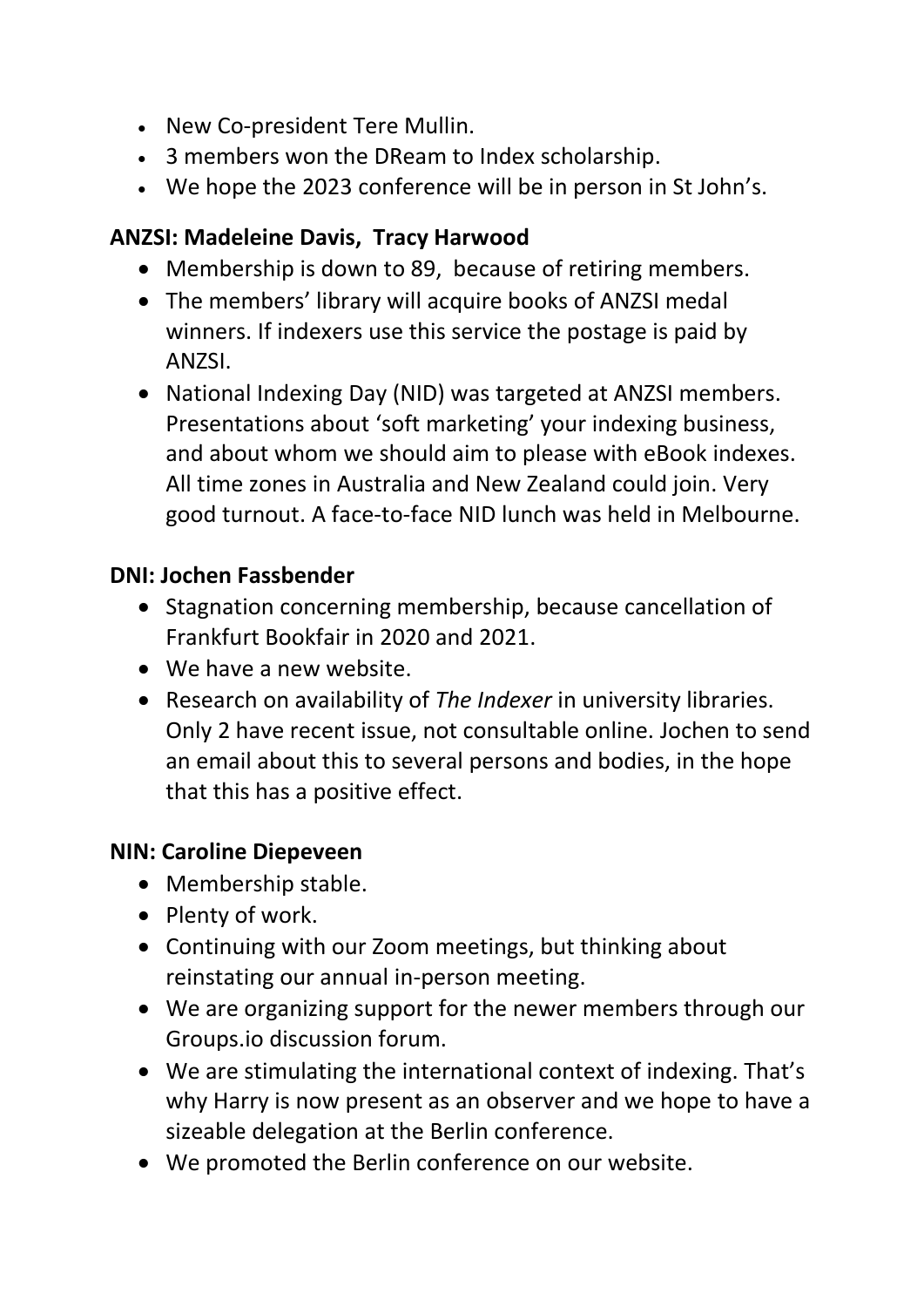# **CSI: Chunxiang (Sherry)**

- 1600 members, including institutional members, of which only 10% are really active.
- We celebrated our  $30<sup>th</sup>$  anniversary.
- We have two new indexing standards. One for the indexing of theses, the other for indexing local chronicles. We are trying to promote these standards internationally.

# **SI: Nicola King, Ann Kingdom**

- Membership still around 300. Most people join to do the training course. Very disappointingly there certainly is no Dennis-Duncan effect in the UK.
- Local groups have started meeting in person again, besides holding the Zoom meetings.
- We are facing the challenge of doing online tax in the coming year (every three months) and hope to help our members coping with this.
- We are trying to promote member-initiated Zoom discussion groups for CPD.
- We did a National Indexing Day Zoom event. The talks were recorded and will be on the website. About 26 persons attended. It worked very well, with loads of activity on social media. *The Times* had a little paragraph about it.
- We held our conference online last winter and are thinking about having a one-day event in person.
- It's time we did another rates survey. We put our recommended rates up because of inflation.

# *The Indexer***: Mary Coe, Ann Kingdom**

- All back issues of *The Indexer* are now available on the Liverpool University Press website. Older articles are open access.
- For National Indexing Day four newer articles have been made open access for a month.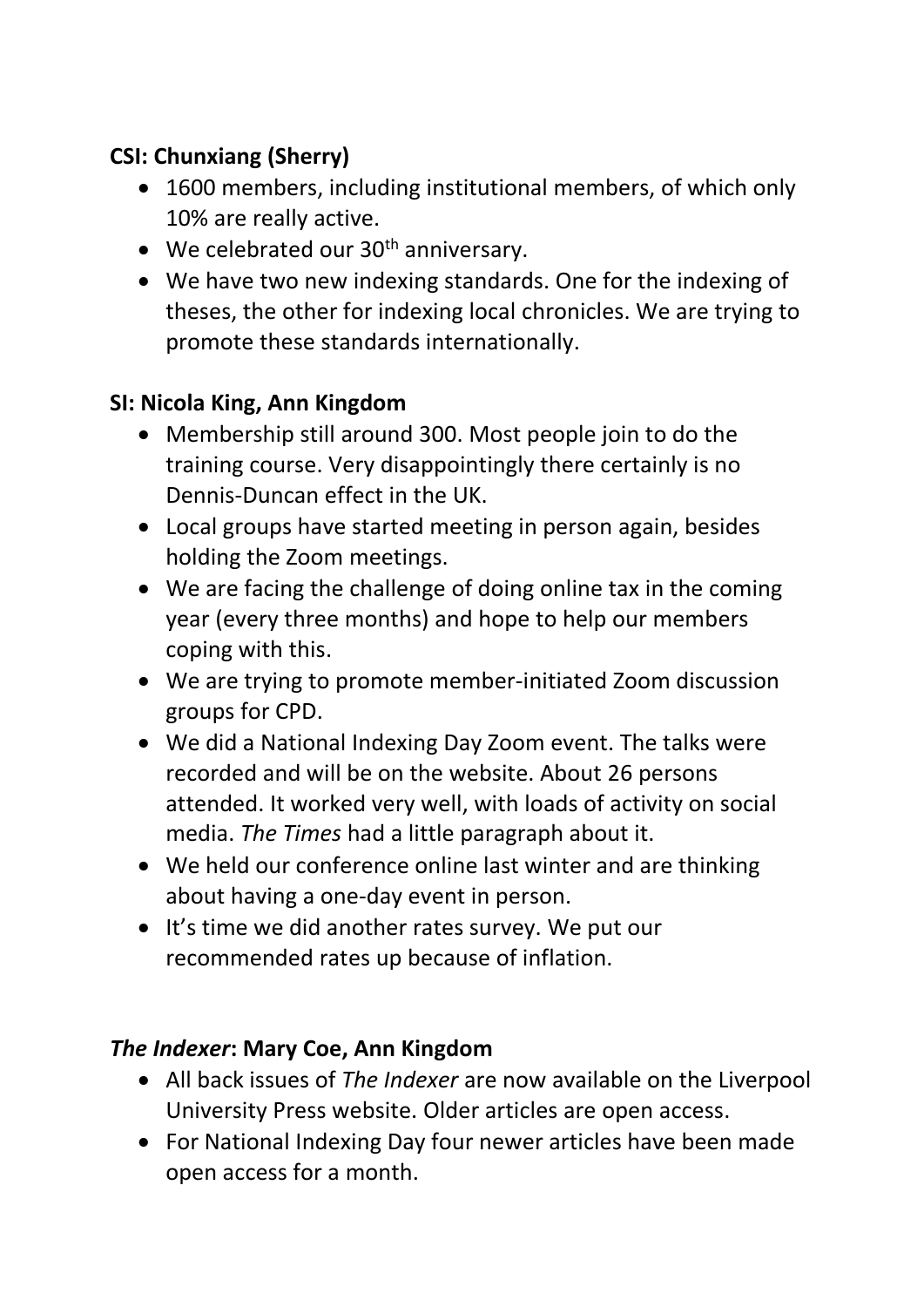- Launch of survey into how people find information in *The Indexer.*
- We probably can report back on the outcome of the survey at the Berlin Conference.

### **Ann Kingdom: thanks to Maureen MacGlashan**

This will be Maureen's last ICRIS meeting. We are sad to see her go, as she has been the corporate memory of ICRIS. She has been very involved in ICRIS and played a really important role. A thank you from all of us.

#### **Alex Peace: on ICRIS Website Taskforce**

- There's no need to change the *Indexer* website. A sub-domain for ICRIS on the Indexer website would be preferable, which would provide a good URL to point to.
- For marketing purpose we need a separate international website providing a landing page for all the indexing societies, and a blog to keep it dynamic for higher ranking in Google searches.
- Jochen: suggestion to use meta keywords in different languages.
- There should be a clear report on what we envisage. That report should be circulated to all societies before Berlin so that they can voice their views beforehand. We can than decide in Berlin how to proceed.
- Madeleine will set up a new task force, to prepare a new paper. She will also liaise with Rebecca Linford (webmaster) to see if we can secure [www.indexers.org](http://www.indexers.org/) (cc'd Ann Kingdom)

# **Triennial Meeting**

• International Agreement needs reviewing. Ann and Devon will take a close look at it. Madeleine will put it on the ANZSI agenda. We need feedback on this from all societies before the Berlin conference so that we can put proposed changes on the agenda.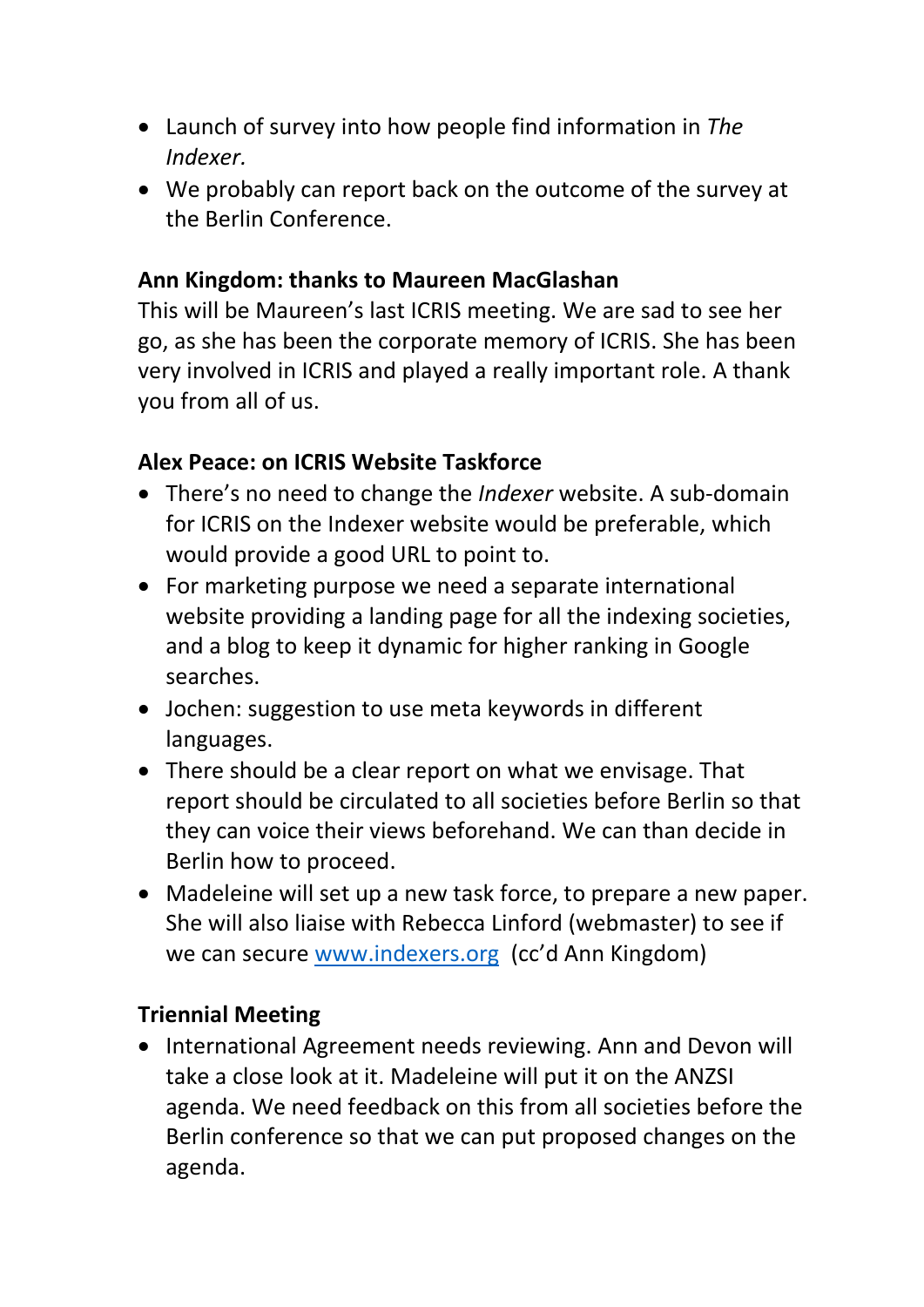- In Berlin we will also discuss where the next Triennial will be held. Preferably societies should offer to host it in advance of Berlin. Reappointment of coordinators, Caroline and Pierke, should also go on the agenda.
- The timing of the ICRIS meeting is important because some people will attend via Zoom. The twice-yearly Zoom meetings are a success and they should be included in the International Agreement.

## **Caroline Diepeveen on the Berlin Conference**

- Provisional program is ready and will be posted on the conference website shortly.
- We will be open for registration after Easter. We're still aiming for a hybrid conference. You will register and pay for online attendance only. When we are sure the conference can go ahead, you get the opportunity to pay the last part of the fee. Food and accommodation are not included in the conference fees. Online participants will be able to attend the complete conference as we won't have breakout sessions (except for online participants while on-site have refreshments). Speakers include Dennis Duncan and Paula Clarke Bain talking about the translation of the index to Duncan's book.
- The conference venue is the Weiberwirtschaft. The Sunday before the conference the ICRIS meeting will take place in the afternoon.

# **Madeleine Davis: on purchase of recordings of conference sessions of other societies**

Madeleine asked if ANZSI could purchase recordings of individual conference sessions from other societies, which they can then use as a one-time Zoom event. This question arises as ANZSI members have difficulties participating in conferences of other societies because of time differences. Would other societies be willing to do this? There seem to be issues with speaker agreements and other